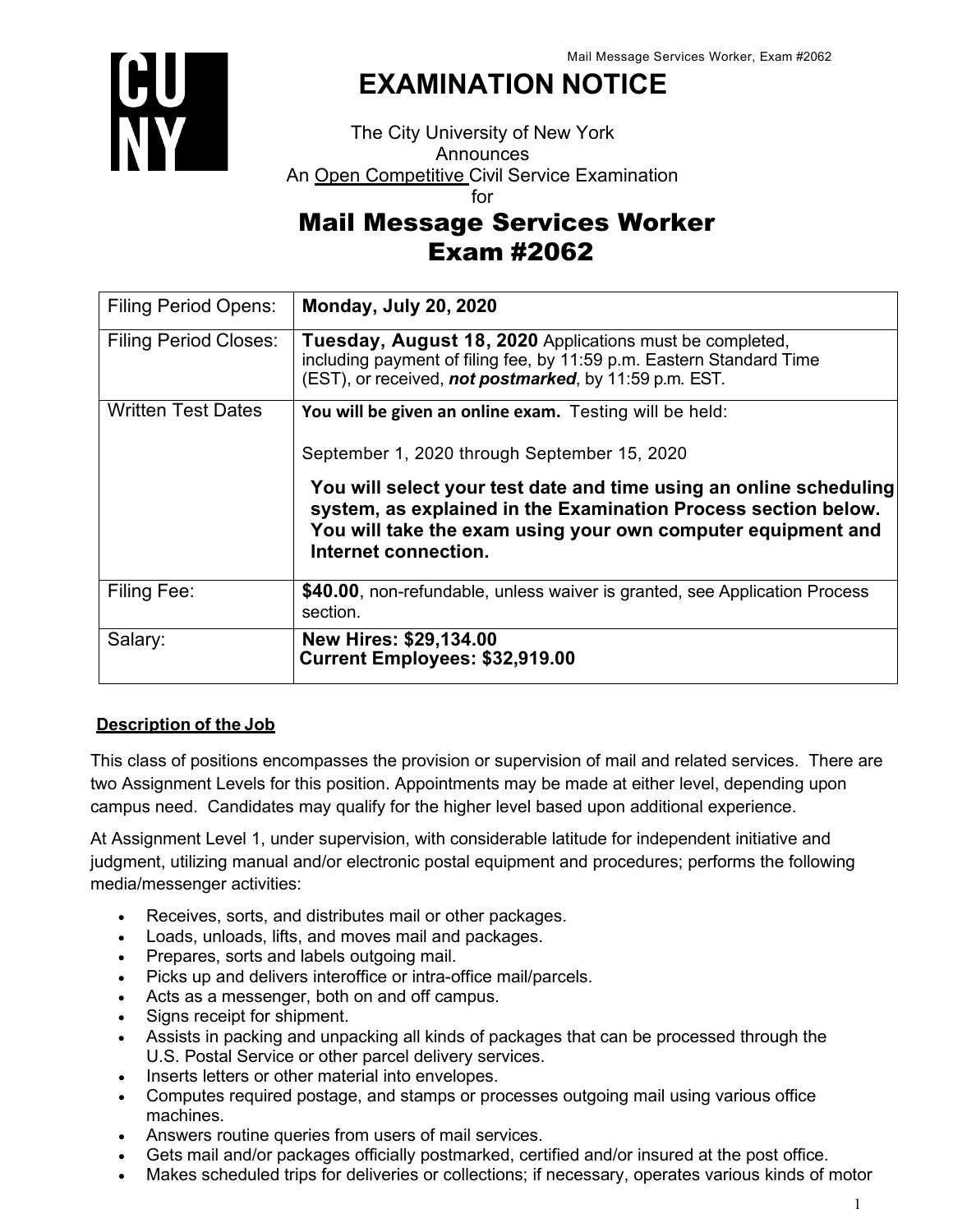vehicles to carry mail or parcels.

- Reports any noticeable mechanical defects in the motor vehicle and/or in office apparatus.
- Performs minor maintenance to office equipment such as changing dates on stamping apparatus.
- Keeps requisite records, such as logs of all postage materials.
- Uses computer, if necessary, to perform routine tasks, e.g. reports, expenses, and postage.
- May function as a lead worker or supervise mail service activities in the absence of a supervisor.
- Ensures that selection among mail service and postage choices is made in a most cost-effective manner.
- Makes sure that all deadlines are met, and deliveries are made promptly.
- Prepares invoices for postage used by College departments.
- Ensures that mail office equipment is properly maintained and serviced.
- Maintains the security of all postage material and equipment.
- Corresponds and confers with local postal authorities to resolve postal/electronic media/ messenger issues.
- May prepare annual and supplemental budgets for the mail service functions.

#### **Minimum Qualifications**

In order to qualify to take the exam, at the time of application, you must have:

- 1. High School Diploma or GED.
- 2. Six (6) months of full-time office experience in a mail services area.
- 3. Demonstrable English language proficiency: be able to speak, read, write, and comprehend the English Language well enough to perform the essential duties of the position. English proficiency will be evaluated at the time of interview.

#### **Notes:**

CUNY considers full-time work to be 35 hours per week. Part-time experience of at least 20 hours per week may be prorated by half and credited instead of, but not in addition to, full-time experience during the same period (e.g., two month's related work experience at 20-35 hours per week equate to one month's full-time related work experience.) Part-time experience of fewer than 20 hours per week will NOT be credited at all.

Selective Certification: Colleges may designate certain positions requiring a valid New York State driver's license.

#### **Individuals meeting the above requirements must take and pass the online written exam to determine their final test score and to qualify for selection.**

#### **Eligibility for Employment**

Candidates must be legally eligible to work in the United States at the time of appointment and throughout employment with CUNY. If appointed, candidates must produce documents that establish identity and eligibility to work in the United States, as required by the federal Immigration Reform and Control Act of 1986 and the Immigration and Nationality Act.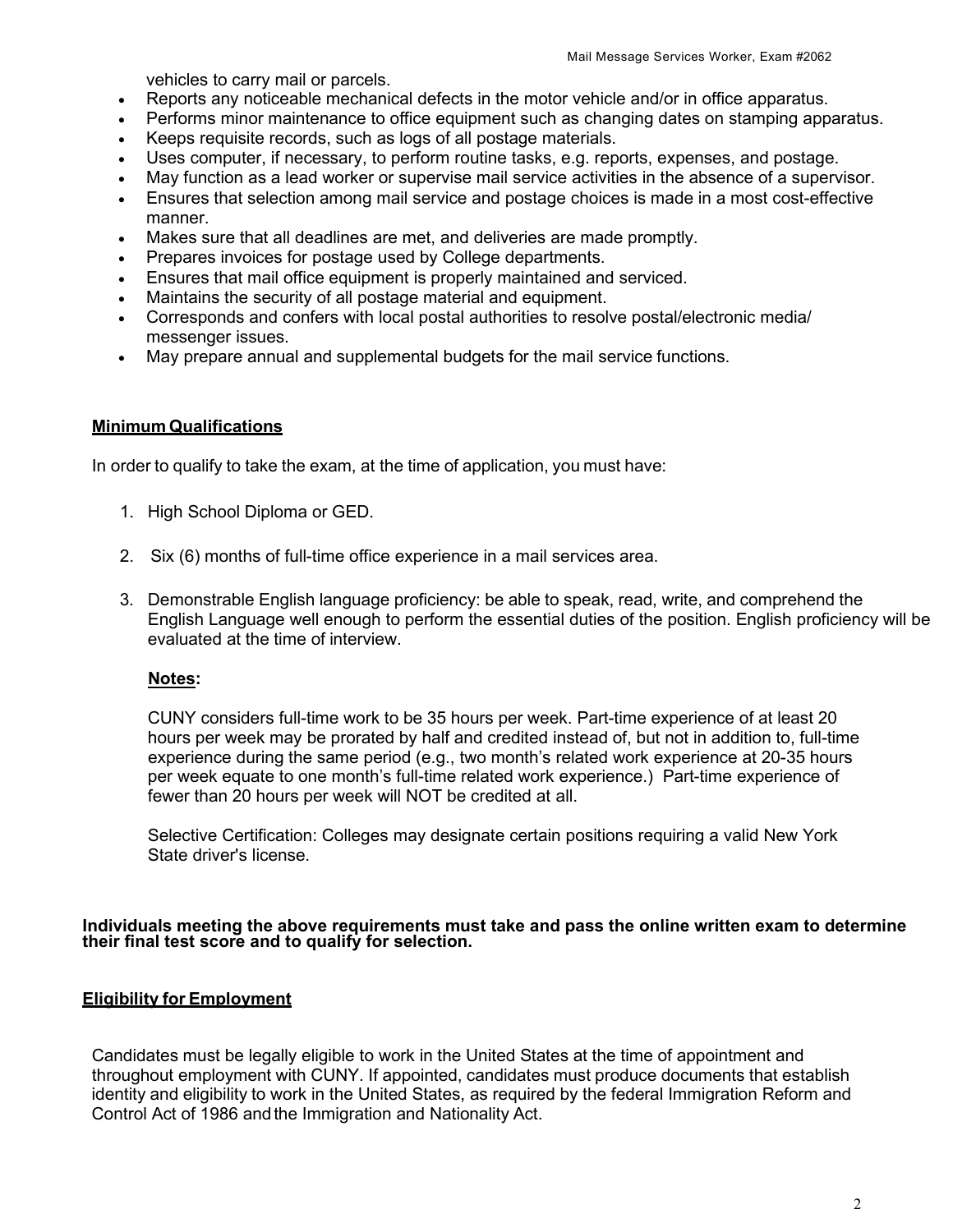#### **Application Process**

The application period closes on Tuesday, August 18, 2020**,** at 11:59 pm, Eastern Standard Time.

By the date of your application you must:

- 1. Meet the minimum qualifications (see previous listing).
- 2. Have a copy of your high school diploma or GED sent directly to CPS HR Consulting by the close of the application period. All scores will be conditional upon receipt and review of this document. All required documents must be **received** by CPS HR Consulting (**NOT** postmarked) by August 18, 2020. CPS HR Consulting will accept diplomas sent by the following methods:

By mail to: CPS HR Consulting, ATTN: CUNY MMSW Exam #2062, 2450 Del Paso Road, Suite 160, Sacramento, CA 95834.

 *OR* OR

By e-mail a scan copy to: cunysupport@cpshr.us. Subject line: MMSW Exam #2062.

#### **OR**

By fax the diploma/GED to: 916-561-3290; ATTN: CUNY MMSW Exam #2062

- 3. Complete the entire application either online or on paper. The application website is https://cuny.cpshr.us or www.cuny.edu. At www.cuny.edu click on "Employment", then "Classified Civil Service" then "Upcoming Civil Service Exams", and then "Mail Message Services Worker #2062" for the exam notice, or click on the EXAMS XPRESS link at the top of the page. ONLINE APPLICATIONS ARE STRONGLY RECOMMENDED; DO NOT RETURN YOUR APPLICATIONTO ANY CUNY COLLEGE.
- 4. As a part of the application, you must attest to your understanding that cheating, misrepresenting Your qualifications, applying under multiple Social Security Numbers or other ethical breaches will result in disqualification from the exam process.
- 5. Pay the **non-refundable filing fee of \$40.00,** via credit/debit card or U.S. Postal or bank money order, or certified check (made payable to *The City University of New York*), or complete the Fee Waiver Request. No personal checks will be accepted. Submission of fees will not be accepted after the close of the filing period. **The filing fee will not be refunded if you fail this examination.**
- 6. Waiver of the filing fee is available under §50.5(b) of New York State Civil Service Law. To qualify for a waiver, you must have a *demonstrable* financial hardship and complete the "*Application Fee Waiver Request and Certification Form"*. Your waiver request form and supporting documents must be submitted along with your application by the close of the filing period.
- 7. Applicants must select, at the time of application, which of the New York City five (5) boroughs in which they will accept appointment. Separate eligible lists for each of the five (5) boroughs MAY be created. When the eligible lists are established, names are placed only on the list(s) in the borough or boroughs selected by the candidate. While the exam score will remain the same, the rank order may differ from one borough list to another. Failure to designate a boroughof consideration shall result automatically in a designation by the University Personnel Director in the closest borough of the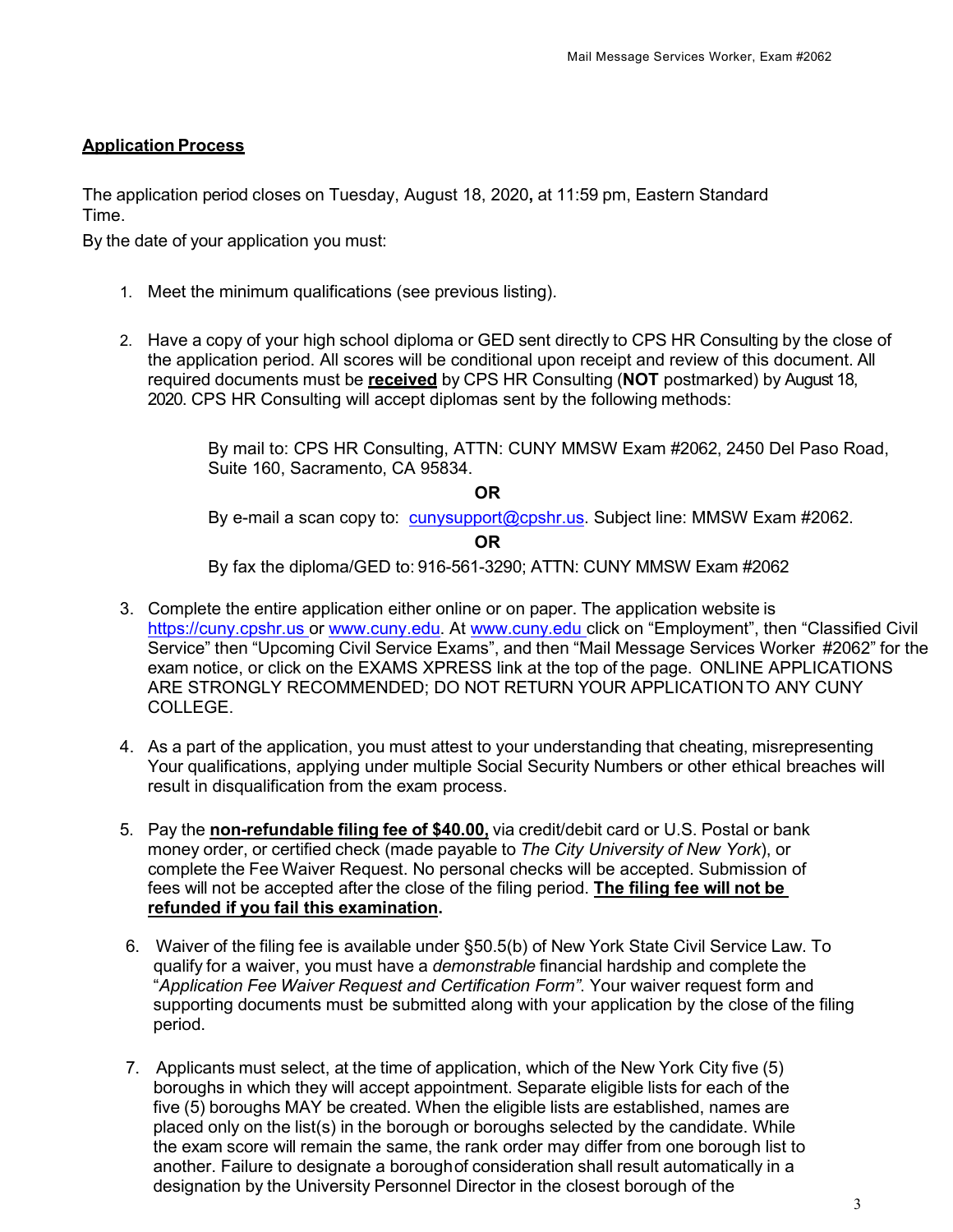candidate's home address on the application.

8. Demonstrate English language proficiency: ability to speak, read, write, and understand English well enough to meet minimally acceptable performance standards for the job. English proficiency will be evaluated at the time of interview.

#### **Mail payments and completed paper applications to:**

*CPS HR Consulting Attn: MMSW 2062 2450 Del Paso Road, Suite 160, Sacramento, CA 95834.*

#### **Accommodations**

- 1. Disabilities: Accommodations for the online written test are available for persons with a verified disability. A physician, licensed psychologist, or agency authorized for the purpose of confirming the specific nature of the applicant's impairment must complete the indicated section of the form. Information regarding applicant's disabilities is confidential and knowledge of such disabilities is used only to qualify an applicant for the special accommodation in testing. Applicants or their representative must download a "Request for Accommodation" form from the website (https://cuny.cpshr.us/), complete it, and send it with suitable documentation to the address listed previously (or provide via e-mail) by the close of the filing period.
- 2. Religious Observances: You may sign up for any available testing session for the online exam that meets your schedule and religious practices. If the only available testing sessions fall on a day of the week on which you are unable to participate due to a sincerely-held practice of your religious beliefs, you may submit a Request for Accommodations to the address listed previously in a signed statement on letterhead from the applicant's religious leader certifying to your religious observance to sit for the written test on an alternate examination date.
- 3. Emergency Situations: Emergencies that will not permit you to attend your scheduled written test are death in the immediate family; unforeseen hospitalization; military service activation; or mandated court attendance. These must be documented in advance except for hospitalization or a death in the family. An alternative examination date, if warranted, may be scheduled for you. If a reschedule is needed, you must contact CPS HR immediately. Verifiable documentation is required. You may contact CPS HR Consulting at 866.864.1072 Option 5. A determination will be made if you will be scheduled for an alternate test date.

#### **Examination Process - The Written Test (100% of Final Ranked Rating)**

- 1. **Exam date**: The written test will be administered at various times during the dates listed at the top of this Examination Notice. You will select the date and time of your written exam based on an online scheduling system, to which a link will be provided via e-mail shortly after the quarterly deadline for filing. **You will have the option to change your selected test date up to 72 hours in advance of the last testing session offered that quarter.** The exam itself is 2 hours but please set aside more time to sign in, verify your identity, etc.
- 2. The examination will be administered online via computer and proctored using remote proctoring services. You will be required to schedule your online examination session with our partner, **ProctorU**, using a personalized invitation e-mailed to you from **help@proctoru.com** shortly after the quarterly deadline for filing. **You must schedule your online exam at least 72 hours in advance of your desired testing time frame.** You must present a valid or current government-issued photo ID to be admitted into the online examination session.
- 3. All candidates are required to test alone in a quiet, distraction-free area of their choice using their own reliable computer with a high-speed internet connection, a microphone,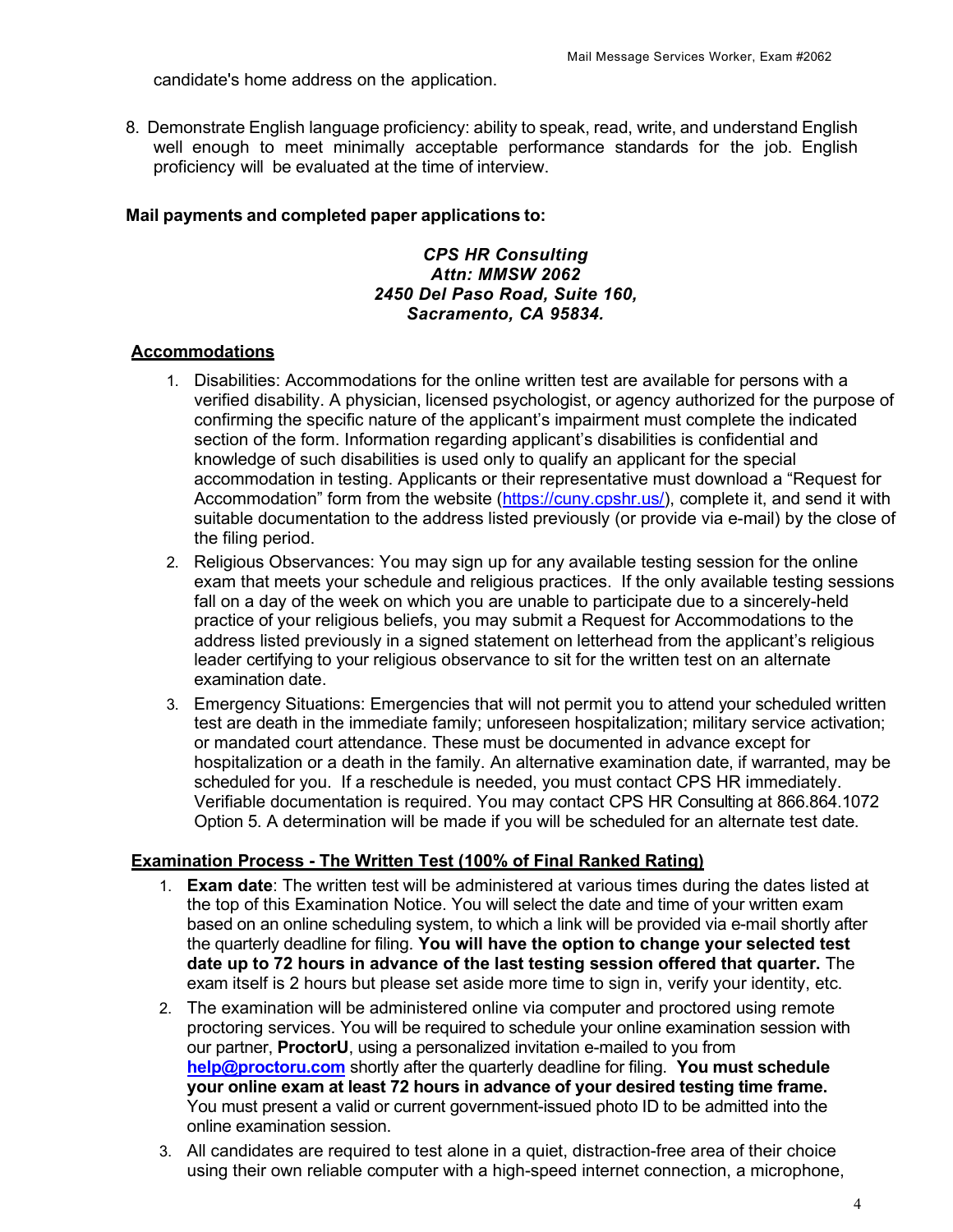a webcam, and a Windows or Apple operating system. **You must use Google Chrome or Mozilla Firefox as your browser for this testing session.** Using a networked computer system (such as one at a typical workplace) will require more steps to connect to the proctoring service and will be dependent on your permissions to access certain websites by your employer. It is recommended that you use your own personal equipment. You may visit https://www.proctoru.com/live-plus-resource-center prior to your scheduled test date to test your equipment. Remember, any accommodation requests must be made in advance (see the "Accommodations" section above regarding these requests).

- 4. If you do not have the required equipment, please **e-mail CPS HR at cunysupport@cpshr.us** to make arrangements within three days of receipt of your invitation to schedule the online exam session.
- 5. Calculators, cell phones, smart watches, or other electronic devices will not be permitted.
- 6. The online written test will determine your score. The minimum passing final score is 70.
- 7. **Subject of Examination**: This examination consists of a multiple-choice assessment of relevant knowledge, skills, and abilities and will comprise 100% of final ranked scores. The written test may consist of questions that evaluate applicants' knowledge/skills/abilities of the following potential content areas:

**Reading Comprehension**: Comprehension of written information; extraction of detailed information from written materials, including interpreting maps and floor plans.

**Analytical Ability**: Analyzing and processing information, rules and guidelines to arrive at a conclusion, make a decision or solve a problem; classifying and sorting information; evaluating the effectiveness of a course of action.

**Deductive Reasoning:** Ability to apply general rules to specific problems to come up with logical answers. It involves deciding if an answer makes sense.

**Problem Sensitivity:** Identifying when something is wrong or likely to go wrong. **Information Ordering:** Ability to correctly follow a rule or set of rules or actions in a certain order. Actions to be put in order may include numbers, letters, words, or work tasks. **Matching:** Comparing letters, numbers, objects, pictures, or patterns accurately. It includes the ability to detect errors, make the appropriate corrections, and recognize similarities in mail materials, compare information from a bar code to a package, or to check or process routine forms.

**Number Facility:** Performing simple addition, subtraction, or multiplication quickly and correctly. **Interpersonal Relations**: Dealing tactfully and effectively with individuals; maintaining a professional demeanor when interacting with individuals; creating and maintaining working relationships with individuals.

### **After the Exam**

- 1. A CUNY Civil Service list of eligible candidates will be established, and candidates will be notified of their scores. Lists are established for one year and may be extended to up to three additional years. Each candidate's final score will be determined by the Work Experience Test Score and any veteran's preference and /or legacy credits awarded (see page 5). The final score will determine the order in which candidates are certified from the eligible list for vacancies. CUNY's active civil service lists may be viewed online at http://portal.cuny.edu/cms/id/cuny/documents/jobposting/JobPostingEligibleList/EligibleList TOC.htm
- 2. The civil service eligible list resulting from the examination will be used to fill positions at CUNY colleges located in all five boroughs of New York City. Candidates will be called to interview for positions inlist number order which will be determined by the order of their final score and the 5<sup>th</sup> digit of their social security number. The City University of New York reserves the right to refer only a sufficient number of applicants to meet the current and near-term staffing needs.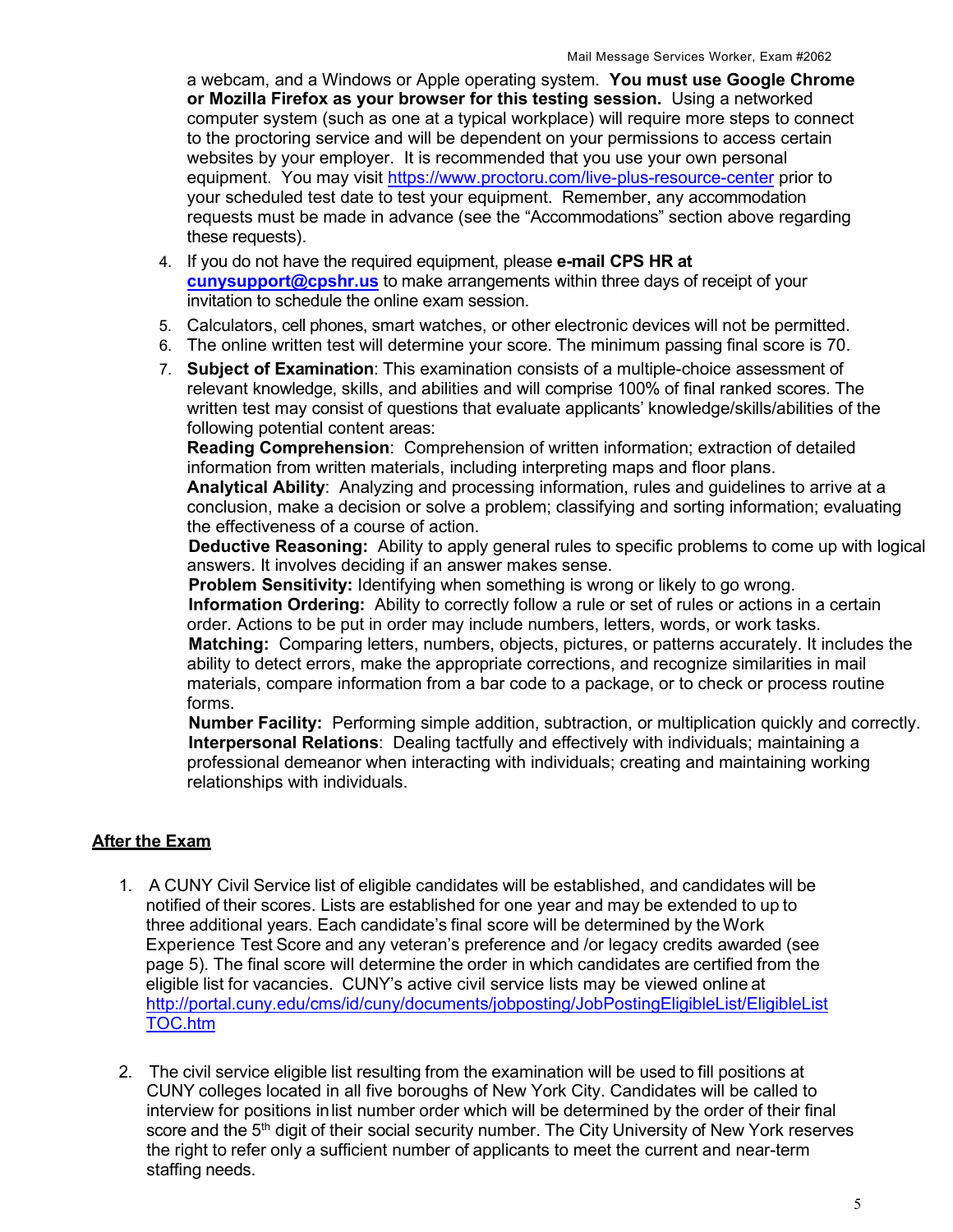3. Candidates who are appointed from the civil service eligible list resulting from this examination are subject to a one-year probationary period, which may be extended, under certain circumstances, as noted in The City University of New York's Civil Service Personnel Rules and Regulations and/or appropriate collective bargaining agreement.

#### **Notes:**

- A. Release of Test Scores below 70. Per University regulations, the University does not score tests once it has been determined that an applicant failed to meet the minimum qualifications for appointment to the title. In these cases, test scores are assigned an administrative score of "60."
- B. Please note that because the City University of New York (CUNY) is a separate employer, employees of New York City agencies cannot transfer to CUNY. If an employee of a New York City agency accepts a position with CUNY, the employee's date of appointment for the purposes of salary, seniority and time and leave accruals is his/her date of appointment to CUNY. New York City residency is not required for employmentin this title.
- C. E-mail is the preferred method of communication between CUNY and applicants. Candidates are asked to include a valid email address with the application and keep it up to date. It is the candidate's responsibility to update contact information. Address, name, telephone number and email address changes should be emailed to: Classified.Centex@cuny.edu or mailed to OHRM, Civil Service Support, 395 Hudson Street, New York, NY 10014. NO APPLICATIONS ARE ACCEPTED AT THIS LOCATION.
- D. All candidates must meet the minimum qualifications at the time of application. A candidate who does not meet the minimum qualifications at the time of application for this title will be disqualified. Candidates who have been deemed unqualified and already been appointed will be terminated. Candidates must attest to the accuracy of the information provided at the end of the application and must attest to understanding that cheating, applying under multiple Social Security Numbers or other ethical breaches will result in disqualification.
- E. Eligibility for employment: All candidates must be legally eligible to work in the United States at the time of appointment and throughout your employment with CUNY. If appointed, you must produce documents that establish your identity and eligibility to work in the United States, as required by the federal Immigration Reform and Control Act of 1986, and the Immigration and Nationality Act. Proof of meeting the above requirements is necessary at the time of application. You will be asked to provide proof of having met these requirements.
- F. It is the candidate's responsibility to complete the application fully and accurately and to submit all supporting documentation of your claims of veteran/disabled veteran, or foreign education or requests for fee waiver.
- G. Candidates' education and work history will be verified. When candidates who completed education outside of the United States and that education is required to qualify for an examination (for example, a minimum number of college credits), they must have the education evaluated at their own expense to determine its equivalence to education completed within the United States. Agencies that are certified to make this evaluation are listed on the "Foreign Education Fact Sheet". It can be downloaded from the website https://cuny.cpshr.us. You must pay the evaluation fee directly to the evaluating agency you selected and forward the results of the evaluation to CPS. The certified evaluation of your foreign education must be sent within 30 days after the close of the filing period to: **CPS HR Consulting, ATTN: CUNY MMSW Exam #2062, 2450 Del Paso Road, Suite 160, Sacramento, CA 95834.**
- H. Retirees from public service employment with New York State or its political subdivisions including the City of New York are eligible for appointment (through the process outlined in this Notice). CUNY will not, however, be able to request a waiver of the earnings limitation for retirees under the age of 65, established in Section 211/212 of New York State Retirement and Social Security Law. The annual earnings limitation for calendar year 2020 and later is \$35,000 per year.
- I. Appeals: Stage I Appeal of Test Results or Disqualification Candidates may file a "Stage I" appeal of certain aspects of an examination. The candidate must provide supporting evidence for